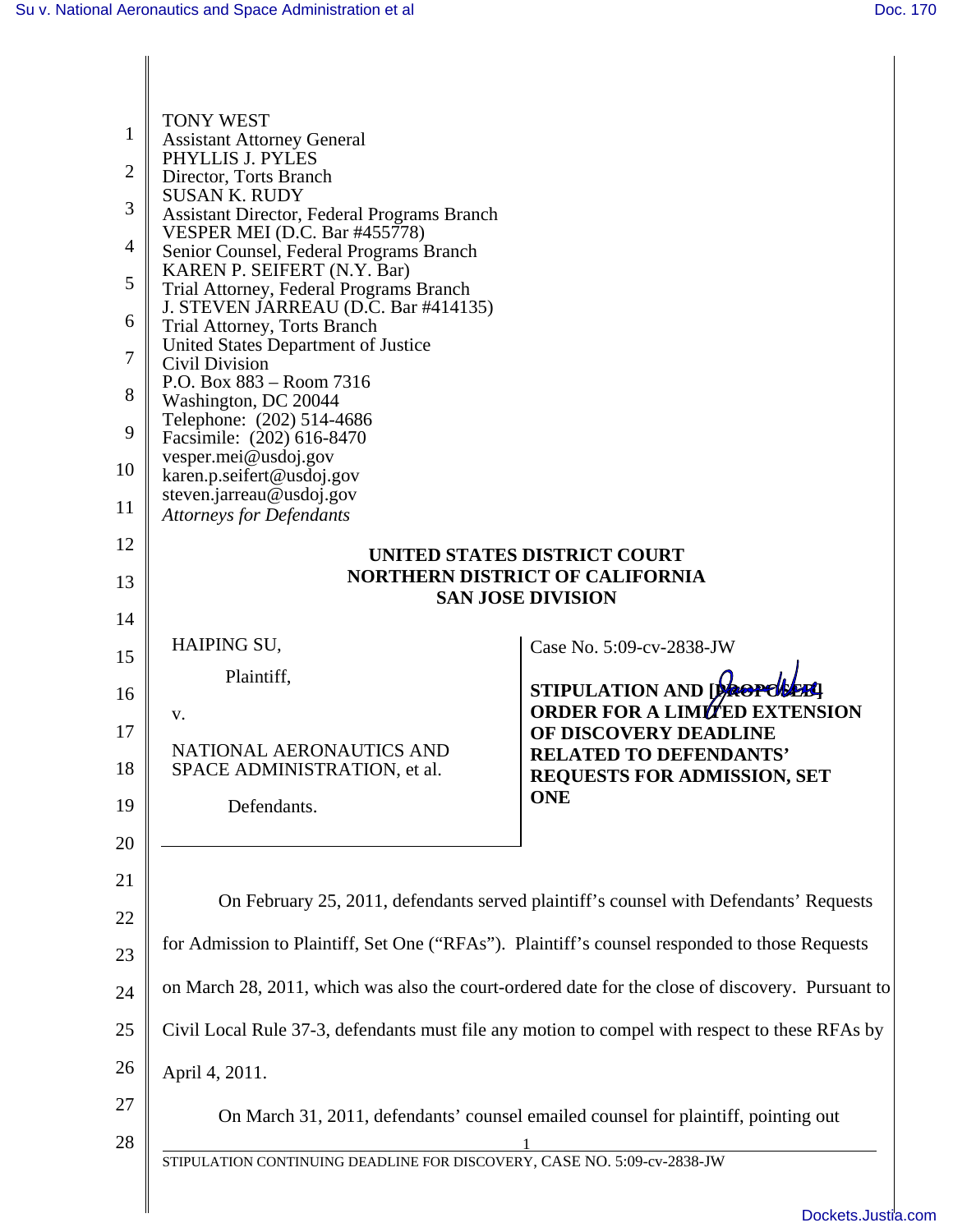1 2 3 4 5 6 7 8 9 10 11 12 13 14 15 16 17 18 19 20 21 22 23 24 25 26 27 28 STIPULATION CONTINUING DEADLINE FOR DISCOVERY, CASE NO. 5:09-cv-2838-JW 2 perceived deficiencies in a number of plaintiff's responses to the RFAs, and seeking revised responses. On April 2, plaintiff's counsel agreed to revise or supplement some of the responses to the RFAs, and agreed to do so by April 11, 2011, with a corresponding extension until April 18, 2011, of the date for defendants to file any motion to compel based on these responses. To date, the discovery deadlines in this matter have been modified as follows: On January 25, 2011, the Court modified the expert discovery deadlines upon joint stipulation of the parties, setting February 7, 2011 as the deadline for disclosure of experts and March 7, 2011 as the deadline for disclosure of rebuttal experts. Docket Entry #131. On March 23, 2011, the Court extended until April 28, 2011, the deadline for certain depositions and the submission of rebuttal expert testimony by defendants, if necessary, pending decisions on Defendants' Motion to Compel and Motion to Strike Expert Report. Docket Entry #157. On March 24, 2011, the Court extended the discovery deadline for the limited purpose of allowing defendants extra time to respond to certain of plaintiff's written discovery requests, and the filing of any resulting motions to compel. Docket Entry #158. Also on March 24, 2011, the Court extended the discovery deadline to allow the deposition of one additional fact witness on April 11, 2011. Docket Entry #159. The requested modification would have minimal impact on the case. Plaintiff seeks additional time to revise his RFA responses, as necessary. Defendants seek additional time to file any resulting motion to compel. The parties do not believe the additional period of discovery will impact other discovery matters in this case. Accordingly, the parties hereby STIPULATE AND REQUEST that the March 28, 2011 deadline for discovery be extended for the limited purpose of the aforementioned productions, as follows: April 11, 2011 Production of any revised responses to Defendants' RFAs to